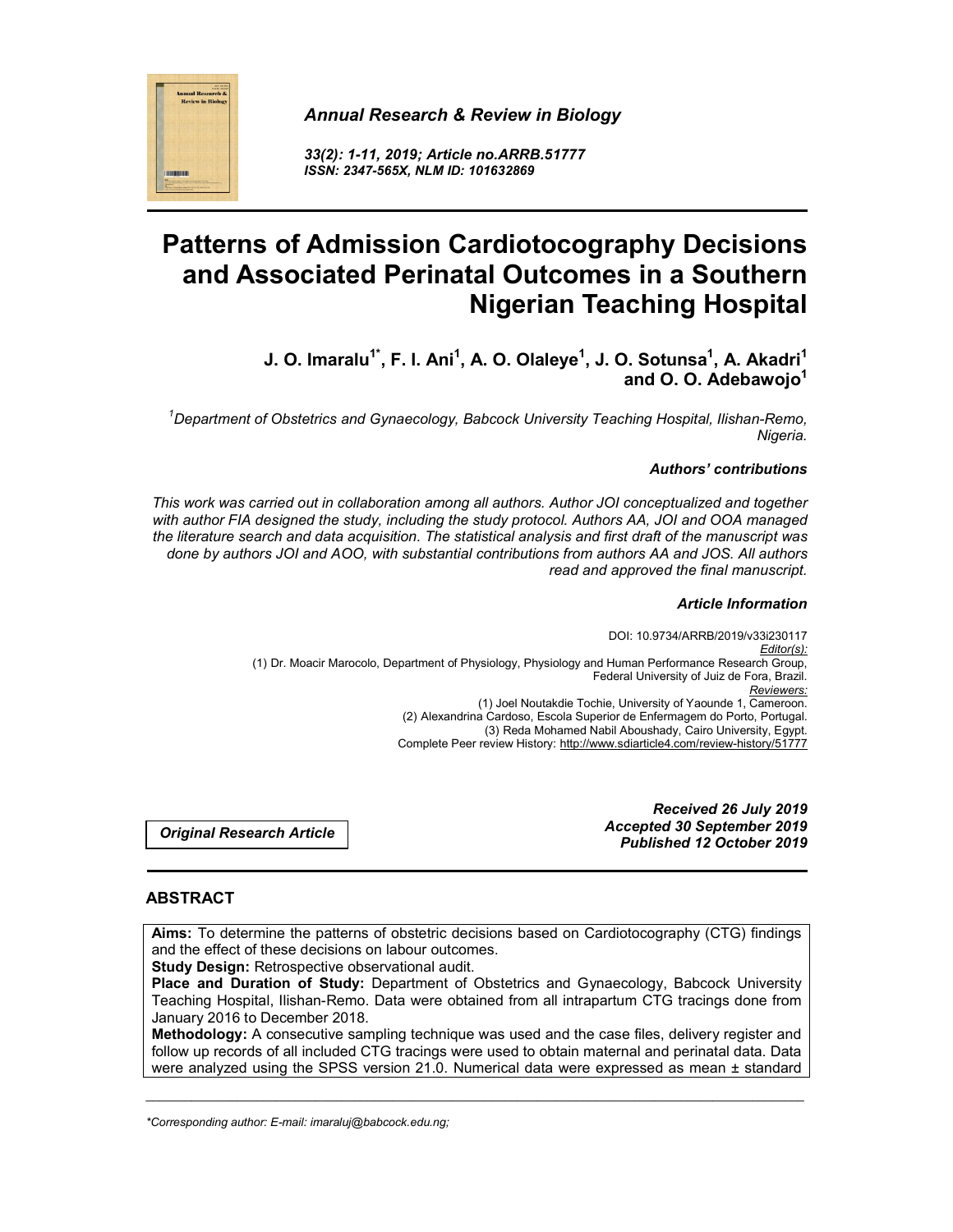deviation (SD). The Chi-square test was used to compare categorical variables while the independent T-test was used to compare means of groups studied. Binary logistic regression was used to assess the factors related to maternal and perinatal outcomes. The level of statistical significance was be set at p-value of <0.05.

**Results:** There were 756 deliveries, but only 436 CTGs met the inclusion criteria. The prevalence of abnormal CTG was 130/436 (29.8%); 93/436(21.3%) were suspicious while 37/436 (8.5%) were pathological. On the basis of CTG; 300/436 (68.8%) of the parturients had intermittent fetal heart tone auscultation, 100/436 (22.9%) had continuous Electronic fetal monitoring (EFM) while labour was stopped in 36/436 (8.3%). The  $5<sup>th</sup>$  minute APGAR score did not depend on the admission CTG finding (0.55), the decision to stop or continue labour ( $p=0.26$ ) or the use of continuous EFM (*P*=0.66). Maternal near miss (MNM) was not a consequence of the decision to stop labour (*P*=0.98) or the use of continuous EFM (*P*=0.19). The mode of delivery outcome was however a consequence of decisions to continue or stop labour ( $P$  <0.001, AOR=0.202, 95%CI=0.153-0.265). Pregnancy risk was a consistent determinant of maternal outcomes; occurrence of MNM (*P* <0.001, AOR=0.002, 95%CI=0.000-0.032) and mode of delivery (*P* <0.001, AOR=0.015, 95%CI=0.005- 0.043).

**Conclusion:** Decisions based on admission CTG was associated with a high rate of operative deliveries, without any significant effect on fetal or maternal outcomes. CTG in labour should be restricted to pregnancies adjudged as high risk based on obstetric factors and CTG should be used as an adjunctive triaging instrument.

*Keywords: Admission test; asphyxia; cardiotocography; caesarean section; fetal monitoring.*

## **1. INTRODUCTION**

Intrapartum assessment of the parturient in labour has been done with a two way communication through the ages and presence of danger signs easily detected through physical contact with the expectant mothers taking advantage of the fact that these adults can talk and express their perceptions and discomfort about the labour process. This is not so with the passenger- the fetus, whom the attendant cannot see or hear. Fetal surveillance in labour has been shown in research reports to be very important to ensure the delivery of a healthy baby [1]. Intrapartum fetal monitoring has evolved from perception of fetal movements through intermittent auscultation with the fetal stethoscope to cardiotocography which has been proven to be useful and is today the most widely recommended indirect diagnostic procedure for fetal monitoring during pregnancy and labour  $[1]$ .<sup>1</sup> The role of intermittent fetal heart rate monitoring either with the fetal stethoscope or the Doppler hand held ultrasound aid in labour is well established and accepted, however routine use of cardiotocography for all parturients remains debatable because of linkage to high rates of operative interventions with little or no maternal or perinatal benefits [2].

The admission CTG test is described as a short recording of the FHR and uterine contraction patterns during labour by the use of the CTG device for 20-30 minutes upon admission to the labour room [3]. Labour is known to be associated with some stress from uterine contractions with potential to cause acidosis to some foetuses classified as low-risk. While it is recommended that admission cardiotocography be reserved for high risk labour, because it was shown to be highly effective in detecting fetal compromise and preventing adverse outcome in the babies of high risk parturient, other researchers have suggested admission cardiotocography as the actual triage for the risk of fetal distress in labour rather than the admitting diagnosis as a significant number of low risk parturient with abnormal admission CTG later developed fetal distress [4].

Two major factors would drive policy formulation regarding antepartum and intrapartum fetal monitoring in contemporary obstetrics practice. These include the unacceptably high perinatal mortality and morbidity rates in the low and middle income countries and the ever increasing awareness of potential litigation in the developed countries of the world. Admission CTG is routine in many centres today including our own, but can this practice be justified? This retrospective observational study which also serves as a practice audit is therefore aimed to determine the incidence of CTG abnormalities in labour; the nature of decisions taken based on these abnormalities and the immediate perinatal outcomes associated with these decisions in a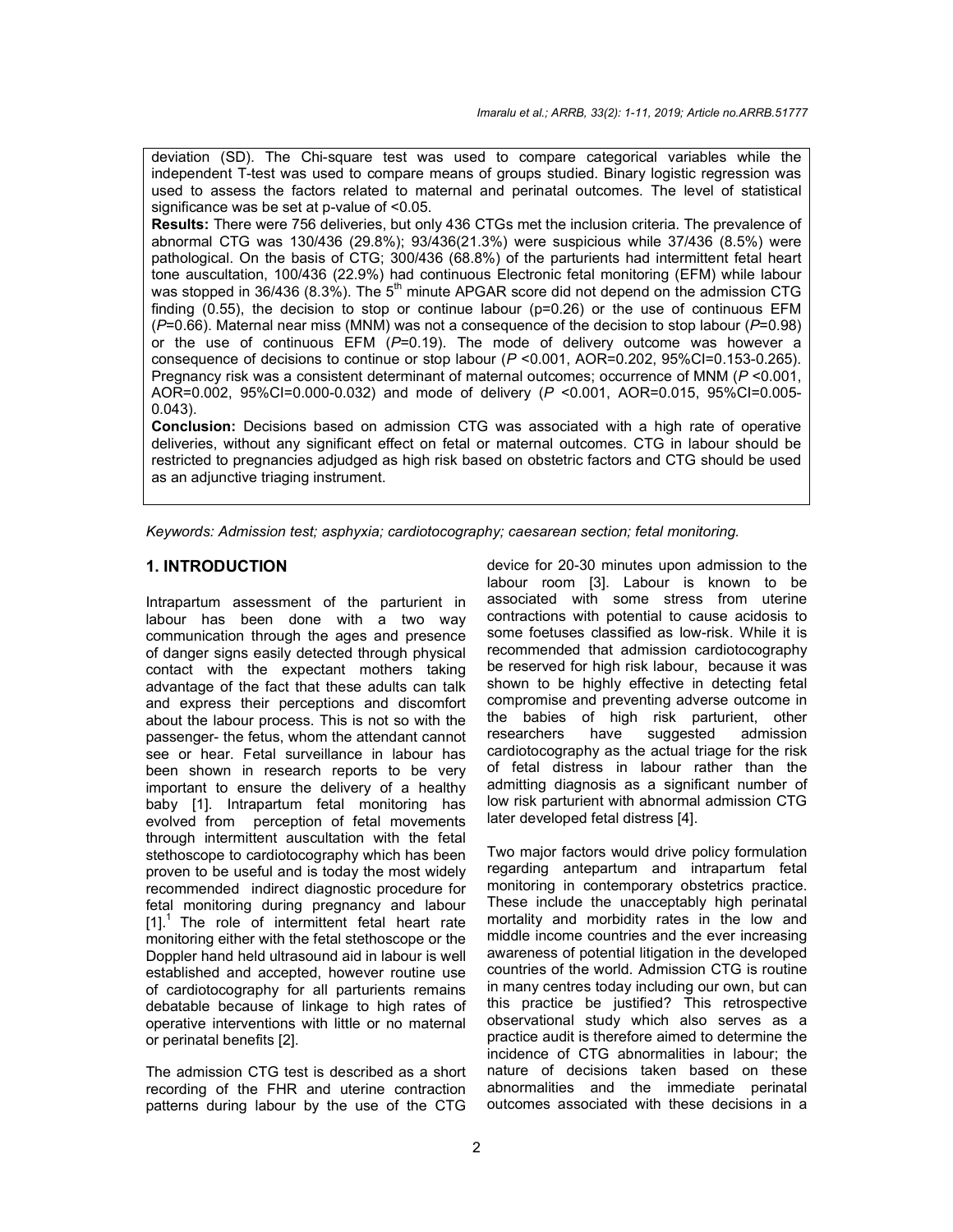private owned teaching hospital in southern Nigeria.

## **2. MATERIALS AND METHODS**

This study was conducted in the department of Obstetrics and Gynaecology of the Babcock University Teaching Hospital (BUTH), Ilishan-Remo, Nigeria. The BUTH hospital records from 2012; reveals that annually an average of 260 deliveries occurs at BUTH.

## **2.1 Study Design**

Retrospective observational study.

## **2.2 Study Location**

The department of Obstetrics and Gynaecology, of the Babcock University Teaching Hospital, a private-sector owned tertiary level centre in Ilishan-Remo, south western Nigeria.

#### **2.3 Study Duration**

6 months of data extraction and analysis.

#### **2.4 Sample Size and Sampling Technique**

A consecutive sampling technique was applied and all external CTG tracings done within the 3 year period 2016-2018 were included in the analysis.

#### **2.5 Subjects and Selection Method**

Data were obtained from all CTG tracings done in the labour ward units of BUTH that met the inclusion criteria.

## **2.6 Inclusion Criteria**

- 1. All external CTG tracings of patients admitted in labour.
- 2. Gestational age between 38 and 41 completed weeks.
- 3. Singleton pregnancies.

# **2.7 Exclusion Criteria**

- 1. Obstetric emergency requiring immediate delivery
- 2. Preterm labour
- 3. Induction of labour
- 4. Multiple gestation
- 5. Intrauterine fetal death (IUFD)
- 6. Maternal cardiac disease or medication for cardiac disease
- 7. Congenitally abnormal fetus earlier detected by ultrasound scanning
- 8. Advanced labour (cervical dilatation of 8cm or more) or delivery within 2 hours of admission

#### **2.8 Procedure**

Data extraction was done by a team of three investigators of senior registrar/consultant level using a proforma, designed for this purpose. The NICE management based CTG diagnostic criteria were used to make a research CTG diagnosis [5]. The extracted data were then entered into the analysis software by a team of research assistants. Both data extraction and entry lasted for a period of 6 months.

CTG at BUTH within the period 2016-2018 was done in all cases using the EDAN F6 fetal and maternal monitor version 1.5 [EDAN instruments Inc. USA 2008-2012].© The machine speed was set to default paper speed of 3 cm/minute and a vertical height of 20bpm throughout. All CTG tracings were routinely reviewed by the consultant/senior registrar and decisions ranging from extension or repeat of the CTG, continuation of labour with continuous electronic fetal monitoring, intermittent auscultation with the fetal stethoscope to stopping labour and immediate delivery were all based on the findings of the CTG.

A proforma was used to extract the obstetric biodata of the parturient obtained from the hospital case records including records of vital signs and admission diagnosis. The summary of the outcome of the labour process was obtained from the partograph, the operation or delivery notes and other records of the parturients in the hospital.

The perinatal outcome variables were APGAR scores at 1 and 5 minutes, meconium passage, fetal distress, intrapartum fetal death and early neonatal death.

The maternal outcome variables were maternal near miss, maternal death, occurrence of maternal complication of labour and mode of delivery.

Decisions were defined to include all activities done from extension of the CTG to intrapartum continuous electronic fetal monitoring (EFM), to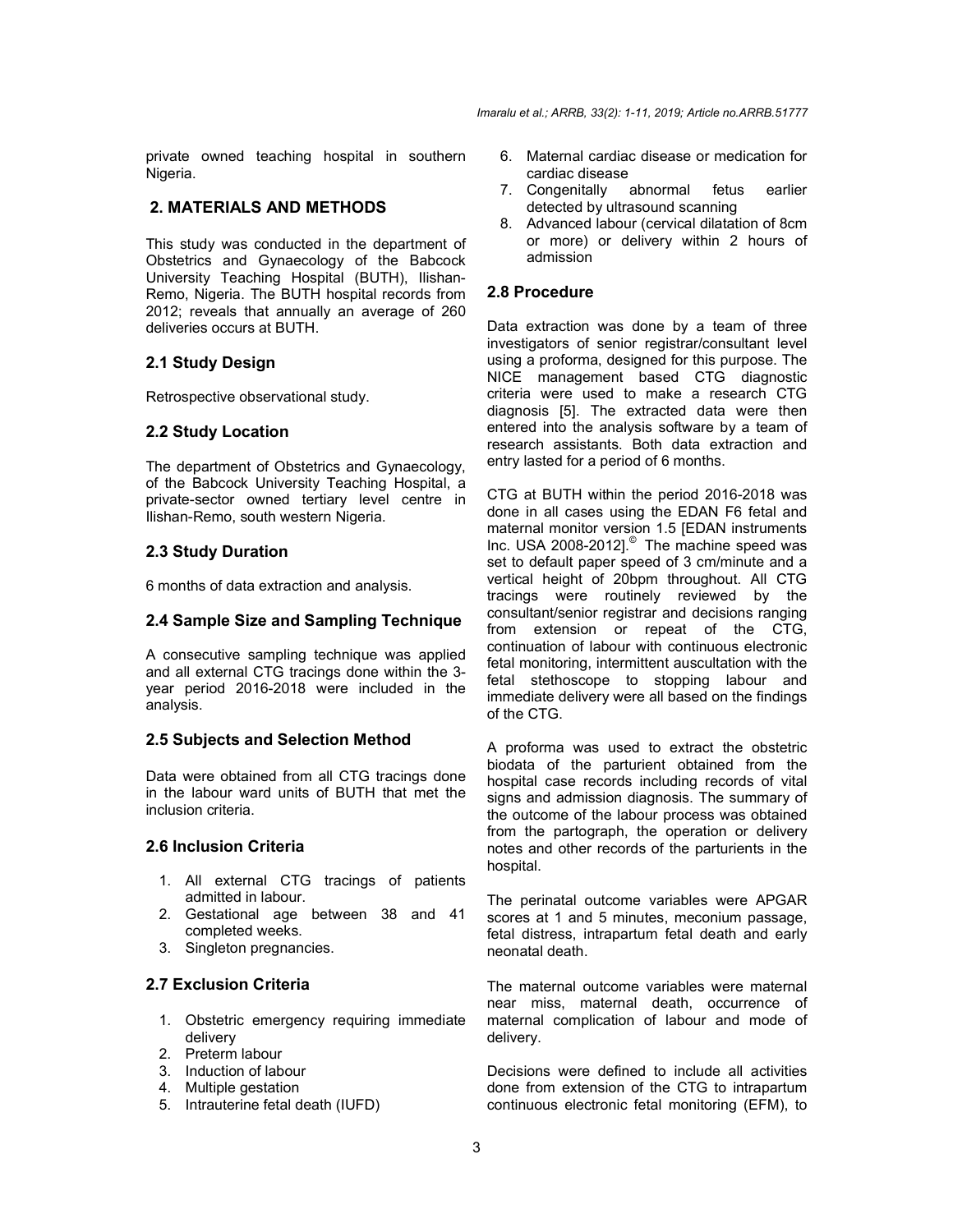delivery decisions like Caesarean Section (CS) or other operative vaginal delivery.

Operative delivery was defined to include caesarean section, vacuum or forceps delivery.

High risk pregnancy was defined as one with a risk of adverse maternal or fetal outcome greater than the general obstetric population. Admission diagnosis was thus classified, based on the risk of adverse labour outcome, as one in which the risk of adverse maternal or perinatal outcome of labour is higher than the general obstetric population and these outcomes included; fetal distress, intrapartum fetal demise, low APGAR scores and early neonatal death, maternal near miss, maternal death and the risk of operative delivery, while low risk pregnancy was defined as one in which the risk of adverse maternal or perinatal outcome was lower than in the general obstetric population [6].

Active phase of labour was defined as cervical dilatation finding of 4 cm or greater and at least three uterine contractions within 10 minutes, each lasting more than 35 seconds, while latent phase of labour was defined as the finding of 2 or more uterine contractions that lasted more than 40 seconds at term, irrespective of cervical dilatation.

Maternal complication of labour was defined as complications that occurred to the woman only because of the labour process and this includes; slow progress in labour, prolonged labour, cephalopelvic disproportion, ruptured uterus, cervical laceration, postpartum haemorrhage, uterine inversion, retained placenta, amniotic fluid embolism, etc.

Maternal Near Miss (MNM) was defined as an acute obstetric complication that immediately threatened a woman's survival but did not result in her death by chance or because of hospital care she received during labour or immediately postpartum [7].

## **2.9 Statistical Analysis**

Data were analyzed using the SPSS version 21.0 (SPSS Inc., Chicago, IL). Numerical data were expressed as mean ± standard deviation (SD). Bivariate analysis was done and the independent T-test used to compare of means of groups studied, while the Chi-square test was used to compare categorical variables. Binary logistic regression was used to assess the factors related to the maternal and perinatal outcomes. The level of statistical significance was set at p-value of <0.05.

## **3. RESULTS**

There were a total of 756 deliveries within the period covered by this audit; however only 436 labour admissions met the inclusion criteria. The others were 149 elective caesarean others were 149 elective caesarean sections, 144 obstetric complications that had emergency deliveries and 27 parturients that presented in advanced labour.

The median age of the parturients was 30 years (range 18-42), most 232/436 (53.2%) of the women had secondary level education, were employed 374/436 (85.8%), married 427/436 (97.9%) and lived within 5km distance from the hospital 299/436 (68.6%). Although, the parturient were mostly nulliparous, 222/436 (50.9%), the median interval from the last child birth among the women who had delivered before was 2 years (range 1-8). All of the parturients were booked for ANC at the study centre. The prevalence of high risk pregnancy was 82/436 (18.8%) and 13/436 (3%) of the women had a history of previous caesarean section. The mean gestational age at presentation was 38.7±1.3 weeks (Table 1).

Table 2 outlines the decisions taken after<br>admission CTG for intrapartum FHR admission CTG for intrapartum monitoring, 275/436 (63.1%) of the parturient were allowed to continue labour with intermittent fetal heart tone auscultation with the Pinard's stethoscope while 98/436 (22.5%) had continuous EFM. The others; 28/436 (6.4%) had repeat CTG or extended CTG beyond 20 minutes and 35/436 (8.0%) had labour stopped for immediate delivery. After extension or repeat CTG, 300/436 (68.8%) of the parturients had their labour managed with intermittent fetal heart tone auscultation while 100/436 (22.9%) had continuous EFM, 36/436 (8.3%) had labour stopped for immediate delivery. The heterogeneous interpretation of the CTG findings led to interpretation by the clinicians, using the NICE management based-guidelines, and the observations made include: normal CTG finding in 306/436 (70.2%) of the parturient, suspicious CTG tracing in 93/436(21.3%) while 37/436 (8.5%) had pathological CTG tracings. Thus an incidence of 130/436 (29.8%) was obtained for abnormal (suspicious or pathological) CTG finding.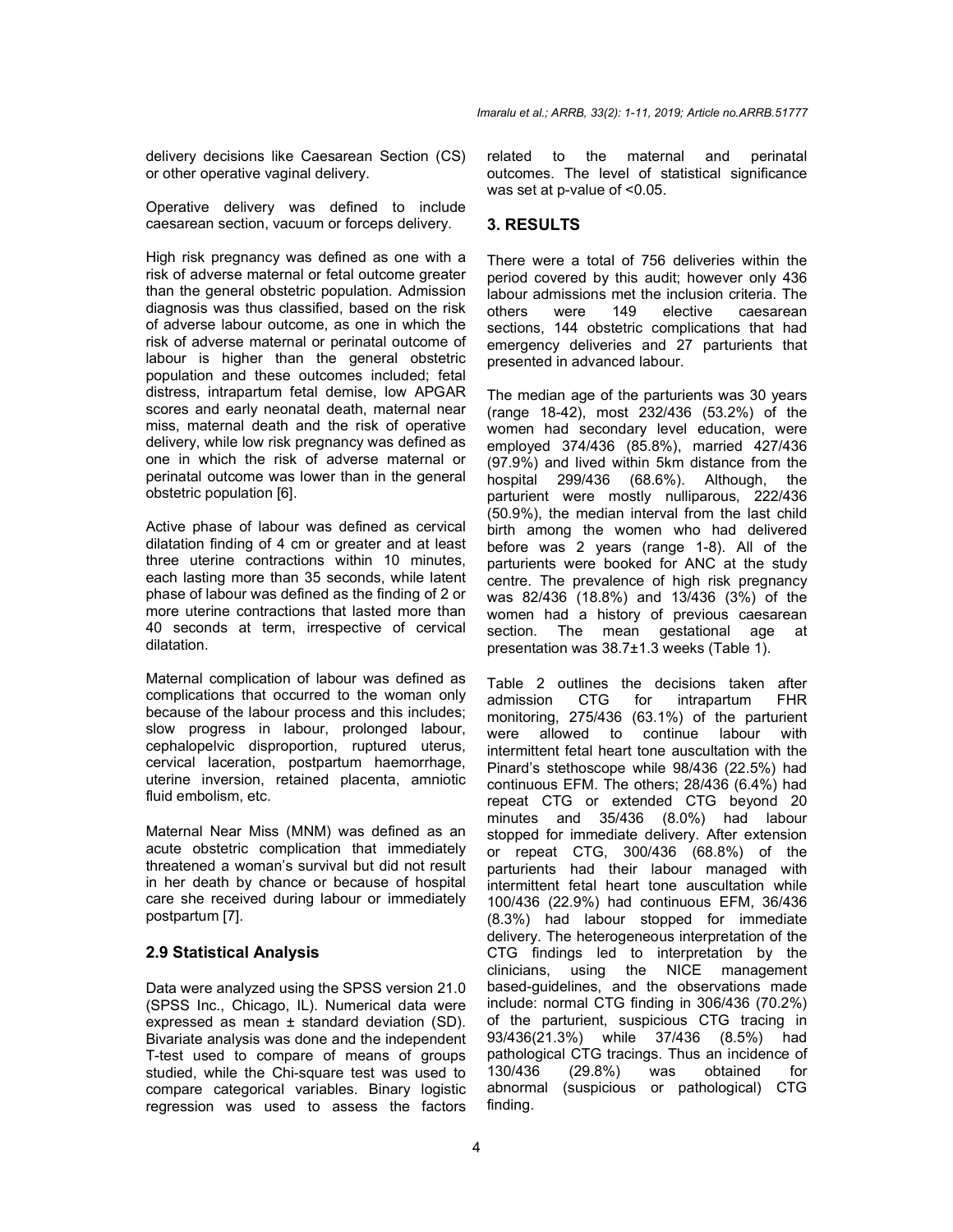| <b>Parameter</b>                             | Frequency (n=436)    | Percentage (%) |
|----------------------------------------------|----------------------|----------------|
| Age [median(range)]                          | $30.0$ (18-42) years |                |
| <b>Educational level</b>                     |                      |                |
| Primary                                      | $\overline{7}$       | 1.6            |
| Secondary                                    | 232                  | 53.2           |
| Tertiary                                     | 197                  | 45.2           |
| <b>Occupation</b>                            |                      |                |
| Unemployed                                   | 62                   | 14.2           |
| Employed                                     | 374                  | 85.8           |
| <b>Marital status</b>                        |                      |                |
| Single                                       | $\overline{9}$       | 2.1            |
| Married                                      | 427                  | 97.9           |
| <b>Residence from hospital</b>               |                      |                |
| $<$ 5 $km$                                   | 299                  | 68.6           |
| >5km                                         | 137                  | 31.4           |
| <b>ANC Booking status</b>                    |                      |                |
| Unbooked                                     | $\Omega$             | $\Omega$       |
| <b>Booked</b>                                | 436                  | 100            |
| <b>Parity</b>                                |                      |                |
| 0                                            | 222                  | 50.9           |
| $\geq 1$                                     | 214                  | 49.1           |
| No. of children alive [median(range)], n=214 | $0(0-5)$             |                |
| Last child birth [median(range)]             | 2 (1-8) years ago    |                |
| <b>Previous CS</b>                           |                      |                |
| No                                           | 423                  | 97             |
| Yes                                          | 13                   | 3              |
| <b>Gestational age (mean)</b>                | 38.7±1.3 weeks       |                |
| <b>Pregnancy risk</b>                        |                      |                |
| Low risk pregnancy/labour                    | 354                  | 81.2           |
| High risk pregnancy/Labour                   | 82                   | 18.8           |
| Phase of labour at admission                 |                      |                |
| Latent phase                                 | 68                   | 15.6           |
| Active phase                                 | 368                  | 84.4           |

**Table 1. Socio-demographic characteristics of the parturient**

Table 3 highlights the determinants of admission CTG-based decisions for FHR monitoring during labour; only the CTG findings had a statistically significant relationship with the decision to stop or continue labour (p<0.001, OR=0.025, 95%CI=0.006-0.102). The socio-demographic factors; age (p=0.61), tertiary education (p=0.30), paid employment (p=0.80), parity (0.30), previous caesarean section (p=1.000), BMI (p=0.17), maternal pulse rate (0.60), temperature (p=0.72), stage of labour (p=0.63) pregnancy risk (p=1.00) and fetal presentation (p=1.00) did not have any determining effect on decisions that were taken after admission CTG.

Table 4 highlights the effect of the admission CTG-based decisions on perinatal outcomes. The occurrence of fifth minute APGAR score ≤7 had no statistically significant relationship with the decision to stop labour (p=0.26), the intrapartum FHR monitoring pattern (p=0.66) or the admission CTG finding (0.55). Similarly, occurrence of fetal distress in labour was not significantly determined by the pattern of intrapartum FHR monitoring (p=0.42) or the admission CTG finding (p=0.91). There was no intrapartum fetal death or early neonatal death in the parturient that were included in this study.

Table 5 also reveals that occurrence of maternal near miss (MNM) was not a consequence of the decision to stop labour (p=0.98) or the pattern of intrapartum FHR monitoring (p=0.19) neither did it depend on the CTG finding at admission (p=0.38). This table also shows that intrapartum FHR monitoring pattern (p=0.34) and admission CTG findings (p=0.38) were not significant determinants of occurrence of maternal complications of labour. Pregnancy risk was however a significant determinant of occurrence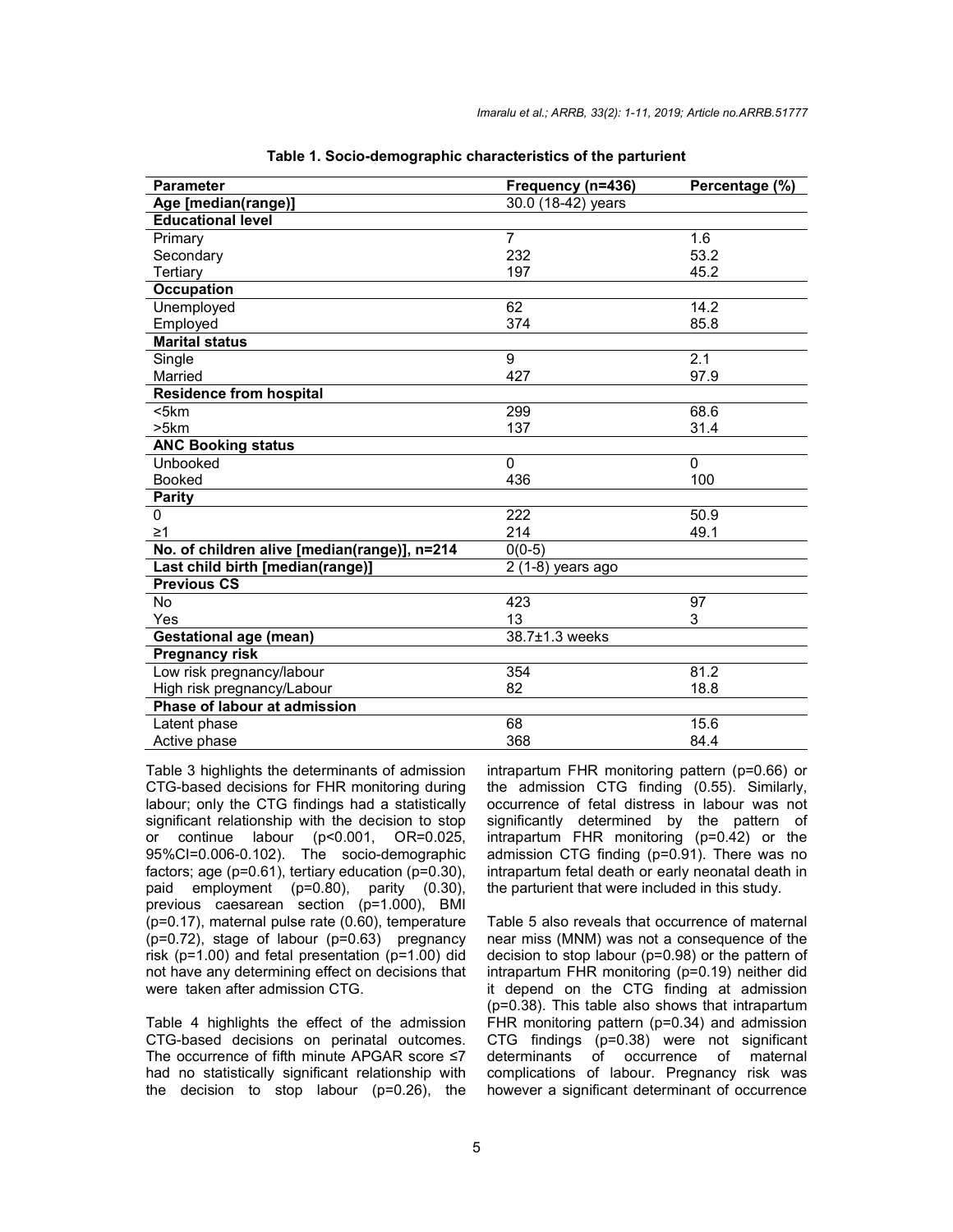| Patterns of decisions for FHR monitoring during labour, based on initial admission CTG |               |                                       |              |            |  |  |
|----------------------------------------------------------------------------------------|---------------|---------------------------------------|--------------|------------|--|--|
| <b>Specific decision</b>                                                               |               | <b>Frequency</b>                      |              | Percentage |  |  |
| Extend/repeat CTG                                                                      |               | 28                                    | 6.4          |            |  |  |
| Continue labour with continuous EFM                                                    |               | 98                                    | 22.5         |            |  |  |
| Continue labour with intermittent auscultation                                         |               | 275                                   | 63.1         |            |  |  |
| Stop labour/immediate delivery                                                         |               | 35                                    | 8.0          |            |  |  |
| Total                                                                                  |               | 436                                   | 100          |            |  |  |
| Final management decisions for FHR monitoring after repeat or extended CTG             |               |                                       |              |            |  |  |
| <b>Final CTG-based decision</b>                                                        |               | <b>Frequency</b>                      |              | Percentage |  |  |
| Continue labour with continuous EFM                                                    |               | 100                                   | 22.9         |            |  |  |
| Continue labour with intermittent auscultation                                         |               | 300                                   |              |            |  |  |
| Stop labour/immediate delivery                                                         |               | 36                                    | 8.3          |            |  |  |
| Total                                                                                  |               | 436                                   | 100          |            |  |  |
| <b>Classes of research interpreted admission CTG findings</b>                          |               |                                       |              |            |  |  |
| <b>Phase of labour</b>                                                                 |               | <b>Management based CTG diagnosis</b> |              |            |  |  |
|                                                                                        |               | <b>Abnormal</b><br>Total              |              |            |  |  |
|                                                                                        | <b>Normal</b> | <b>Suspicious</b>                     | Pathological |            |  |  |
| Latent phase                                                                           | 49            | 12                                    |              | 68         |  |  |
| Active phase                                                                           | 257           | 81                                    | 30           | 368        |  |  |

Total 306 (70.2 %) 93(21.3%) 37 (8.5%) 436

|  | Table 2. The patterns of decisions for Fetal Heart Rate (FHR) monitoring during labour and |                     |  |  |
|--|--------------------------------------------------------------------------------------------|---------------------|--|--|
|  |                                                                                            | <b>CTG findings</b> |  |  |

of MNM (p<0.001, AOR=0.002, 95%CI=0.000- 0.032) and occurrence of maternal complications of labour (p<0.001, AOR=0.142, 95%CI=0.069- 0.292).

Table 6 however highlights the observation of a statistically significant relationship between the decision to continue labour and lower incidence of operative deliveries (p<0.001, AOR=0.202, 95%CI=0.153-0.265). It also shows that intermittent auscultation with the Pinard's stethoscope was comparable with continuous EFM (p=0.22), with respect to mode of delivery outcome. Pregnancy risk was observed to be a significant determinant of mode of delivery as women with low risk pregnancies had significantly less risk of operative deliveries (p<0.001, AOR=0.015, 95%CI=0.005-0.043).

#### **4. DISCUSSION**

This audit was aimed to determine the prevalence of CTG abnormalities, the management decisions based on them and the effect of these decisions on perinatal and maternal outcomes of labour. A significant proportion of parturient that had an abnormal CTG finding were made to undergo immediate operative delivery, although these decisions did not result in significant immediate benefit to the babies.

The proportion of women who had their labour stopped because of a CTG abnormality is comparable to findings from a study that used admission CTG as screening test [8]. The use of the admission CTG test as triage in labour has continually been a subject of debate, with varying conclusions from reports. While proponents allude to its effect in improving neonatal outcomes, guidelines based on findings from systematic reviews have continually highlighted its potential to increase operative delivery rates, with added risk to the mothers without significant improvements in perinatal survival. Decisions or inactions from CTG managed labours have however been the bane of many obstetricians that were enmeshed in labour-related litigations [4,8-12].

CTG remains in use and several authors have blamed wrong or non-uniform interpretation of the findings for the disparity in analysis and decisions, even amongst experienced obstetricians [13,14]. We observed heterogeneous interpretations of the CTG tracings which led to a re-classification for the purpose of this audit, using the NICE management based-guidelines [5]. In many cases, the terminology 'abnormal' was used, but the specific abnormality was not stated, other terms used to arrive at decisions included, 'reassuring or non-reassuring'. In other instances, a management based diagnosis was not made and terminology like 'persistent tachycardia' or found in the case records.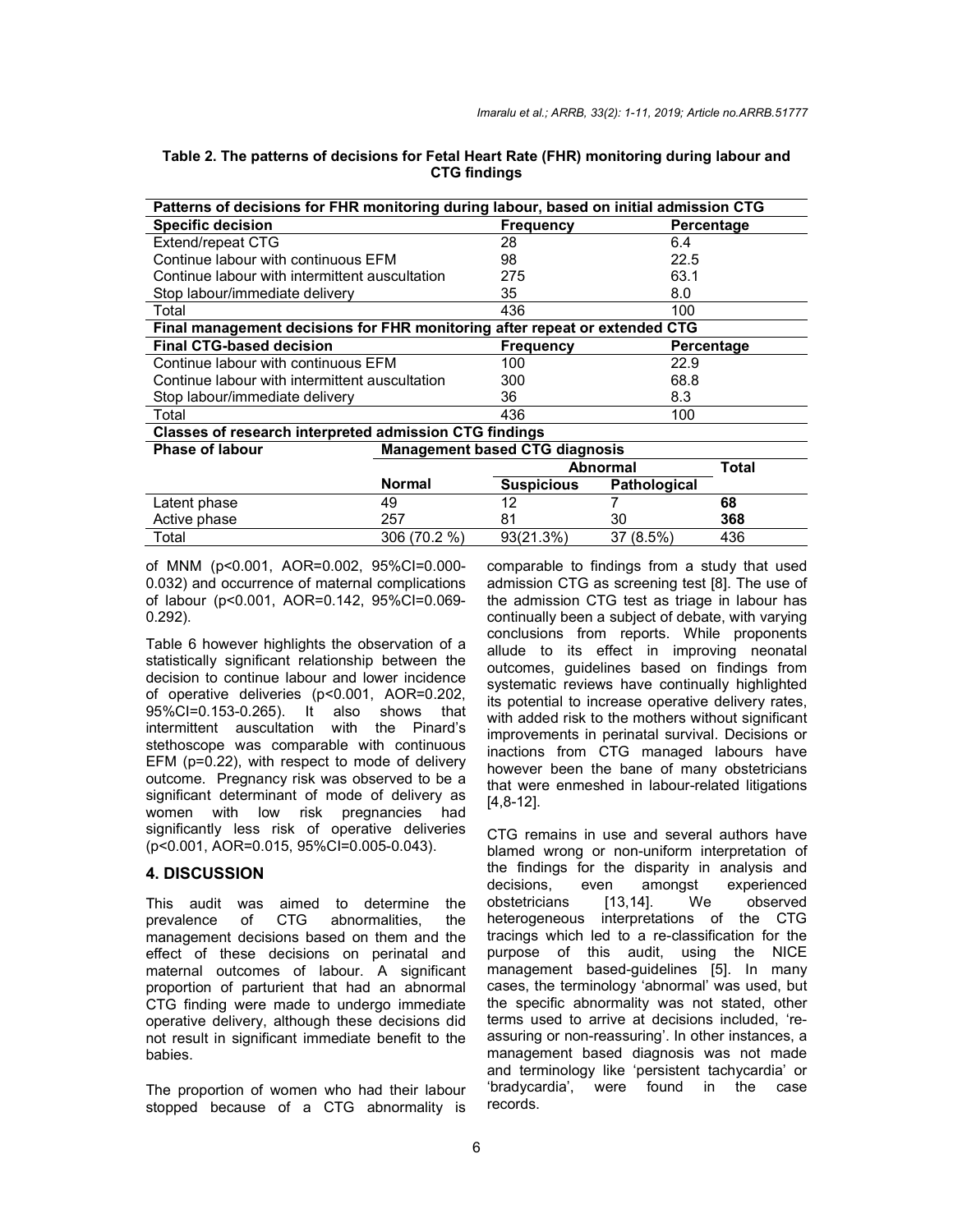| <b>Factor</b>                  |                     | <b>CTG-based decision</b> |         | 95%CI        |          |  |
|--------------------------------|---------------------|---------------------------|---------|--------------|----------|--|
|                                | <b>Intermittent</b> | <b>Stop</b>               | Lower   | <b>Upper</b> |          |  |
|                                | auscultation/EFM    | labour/immediate          |         |              |          |  |
|                                | (n=400)             | delivery (n=36)           |         |              |          |  |
| Age (years)                    | $30.2 + 4.7$        | $30.6 + 4.1$              | $-2.00$ | 1.18         | 0.61     |  |
| <b>Tertiary education</b>      |                     |                           |         |              |          |  |
| No (n=239)                     | 216(90.4%)          | 23(9.6%)                  |         |              | 0.30     |  |
| Yes (n=197)                    | 184(93.4%)          | 13(6.6%)                  | 0.76    | 2.80         | OR=1.46  |  |
| Paid employment                |                     |                           |         |              |          |  |
| No $(n=62)$                    | 56(90.3%)           | 6(9.7%)                   |         |              | 0.80     |  |
| Yes (n=374)                    | 344(92.0%)          | $30(8.0\%)$               | 0.52    | 2.78         | OR=1.21  |  |
| <b>Parity</b>                  |                     |                           |         |              |          |  |
| $0(n=222)$                     | 207(93.2%)          | 15(6.8%)                  |         |              | 0.30     |  |
| $≥1(n=214)$                    | 193(90.2%)          | 21(9.8%)                  | 0.37    | 1.30         | OR=0.69  |  |
| <b>Previous CS</b>             |                     |                           |         |              |          |  |
| No (n=423)                     | 388(91.7%)          | 35(8.3%)                  |         |              | 1.00     |  |
| Yes $(n=13)$                   | 12(92.3%)           | 1(7.7%)                   | 0.16    | 1.26         | OR=1.08  |  |
| BMI $(Kg/m^2)$                 | 27.81±3.35          | 26.99±3.69                | $-0.34$ | 1.97         | 0.17     |  |
| <b>Pulse rate</b>              | $83.9 \pm 5.3$      | $83.4 \pm 5.1$            | $-1.32$ | 2.27         | 0.60     |  |
| Temperature (°C)               | $36.8 \pm 0.2$      | $36.8 \pm 0.3$            | $-0.07$ | 0.10         | 0.72     |  |
| <b>Stage of labour</b>         |                     |                           |         |              |          |  |
| Latent ( $n=68$ )              | 61(89.7%)           | $7(10.3\%)$               |         |              | 0.63     |  |
| Active (n=368)                 | 339(92.1%           | 29(7.9%)                  | 0.59    | 2.86         | OR=1.31  |  |
| <b>Presentation</b>            |                     |                           |         |              |          |  |
| Cephalic(n=429)                | 393(91.6%)          | 36(8.4%)                  |         |              | 1.00     |  |
| Breech(n=7)                    | 7(100%)             | 0                         | 1.06    | 1.12         | OR=1.09  |  |
| <b>Pregnancy risk</b>          |                     |                           |         |              |          |  |
| Low risk (n=354)               | 325(91.8%)          | 29(8.2%)                  |         |              | 1.00     |  |
| High risk (n=82)               | 75(91.5%)           | 7(8.5%)                   | 0.44    | 2.11         | OR=0.96  |  |
| <b>Interpreted CTG finding</b> |                     |                           |         |              |          |  |
| Normal (n=306)                 | 304(99.3%)          | 2(0.7%)                   |         |              | < 0.001  |  |
| Abnormal(n=130)                | 96(73.8%)           | 34(26.2%)                 | 0.006   | 0.102        | OR=0.025 |  |

**Table 3. Determinants of admission CTG-based decision to continue FHR monitoring or stop labour**

The observed incidences of normal, suspicious and pathological CTG findings obtained in our study is comparable to that obtained by Dwarakanth et al in a study on the efficacy of admission CTG as a risk screening test [8]. These incidences are also comparable to reports from a similar study among parturient with high risk pregnancy [4]. The incidence of pathological CTG finding is also in consonance with that obtained from a study in a similar low resource setting [15]. In an earlier report in Nigeria, from an audit on CTG of women admitted for high risk pregnancies and induction of labour, more than half of the parturient who delivered within one week of the antenatal CTG had non-reactive result [16].

The maternal socio-demographic factors; age, educational status, employment status, history of previous caesarean section and pregnancy risk had no effect on the decisions based on CTG findings. The stage of labour, fetal presentation and the state of fetal membranes had no effect on the decisions that were taken after CTG. Other factors that did not affect these decisions include; maternal BMI, maternal heart rate and temperature, although temperature and heart rate are recognised determinants of FHR on CTG tracings. This finding is so because sufficient confounders have been excluded from the protocol of this study, thus, the CTG reinterpretations can be considered as reliable. The principal determinant of the decision to stop or continue labour in this study was the admission CTG finding (*P* <0.001, OR=0.025, 95%CI=0.006-0.102). The decisions from our observations can thus be considered as a consequence of the CTG findings.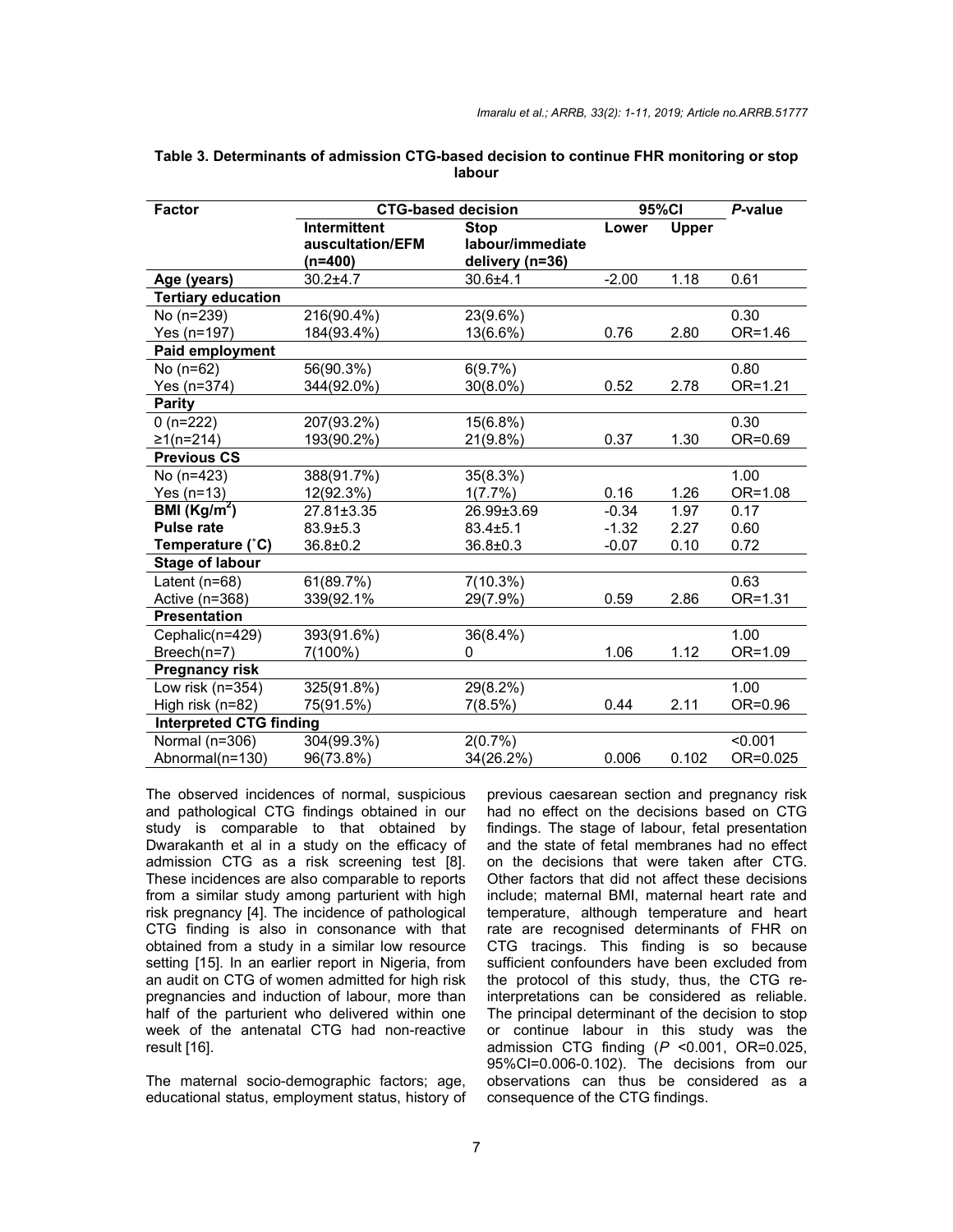| <b>Factor</b>                                                                                                                 | Fifth minute APGAR score P-value |             |                             | AOR <sup>a</sup> | 95%CI |              |  |  |
|-------------------------------------------------------------------------------------------------------------------------------|----------------------------------|-------------|-----------------------------|------------------|-------|--------------|--|--|
|                                                                                                                               | $>7$ (n=277)                     | ≤7(n=159)   |                             |                  | Lower | <b>Upper</b> |  |  |
| Decision to stop labour                                                                                                       |                                  |             |                             |                  |       |              |  |  |
| No (n=400)                                                                                                                    | 255(63.8%)                       | 145(36.2%)  | 0.26                        | 0.15             | 0.01  | 4.04         |  |  |
| Yes (n=36)                                                                                                                    | 22(61.1%)                        | 14(38.9%)   |                             |                  |       |              |  |  |
| Intrapartum FHR monitoring pattern (n=400)                                                                                    |                                  |             |                             |                  |       |              |  |  |
| Intermittent (n=300)                                                                                                          | 194(64.7%)                       | 106(35.3%)  | 0.66                        | 0.84             | 0.39  | 1.84         |  |  |
| EFM (n=100)                                                                                                                   | 61(61.0%)                        | 39 (39.0%)  |                             |                  |       |              |  |  |
| <b>Admission CTG finding</b>                                                                                                  |                                  |             |                             |                  |       |              |  |  |
| Normal (n=306)                                                                                                                | 199(45.6%)                       | 107(35.0%)  | 0.55                        | 0.77             | 0.38  | 1.69         |  |  |
| Abnormal (n=130)                                                                                                              | 78(60.0%)                        | 52(40.0%)   |                             |                  |       |              |  |  |
| Factor                                                                                                                        | <b>Suspected fetal distress</b>  |             | AOR <sup>b</sup><br>P-value | 95%CI            |       |              |  |  |
|                                                                                                                               | <b>No</b>                        | Yes         |                             |                  | Lower | Upper        |  |  |
| Intrapartum FHR monitoring<br>pattern (n=400)                                                                                 | $n = 388$                        | $n = 12$    |                             |                  |       |              |  |  |
| Intermittent (n=300)                                                                                                          | 291 (97.0%)                      | $9(3.0\%)$  | 0.42                        | 2.12             | 0.39  | 13.31        |  |  |
| EFM (n=100)                                                                                                                   | 97(97.0%)                        | $3(3.0\%)$  |                             |                  |       |              |  |  |
| <b>Admission CTG finding</b>                                                                                                  | n=416                            | $n=20$      |                             |                  |       |              |  |  |
| Normal $(n=306)$                                                                                                              | 298(97.4%)                       | $8(2.6\%)$  | 0.91                        | 0.91             | 0.17  | 4.98         |  |  |
| Abnormal (n=130)                                                                                                              | 118((90.8%)                      | $12(9.2\%)$ |                             |                  |       |              |  |  |
| <sup>a</sup> Calculated after adjusting for parity, pregnancy risk, previous CS, oxytocin augmentation, gestational age (GA), |                                  |             |                             |                  |       |              |  |  |

**Table 4. Perinatal outcomes associated with decisions based on admission CTG findings**

*birth weight (BW), mode of delivery, CTG finding, CTG decision, intrapartum FHR monitoring pattern, meconium passage and fetal distress; <sup>b</sup> Calculated after adjusting for parity, pregnancy risk, previous CS, oxytocin augmentation, CTG finding, CTG decision, intrapartum FHR monitoring pattern and meconium passage*

Occurrence of CTG abnormality did not correlate significantly with the clinical suspicion of fetal distress, this is in consonance with a report by Desai et al where CTG patterns did not correlate with occurrence of fetal distress, but contrasts reports from India and Nepal where Admission CTG findings were found to correlate with the 5 minute APGAR scores [4,8,17]. Some other studies done in developed countries where CTG use is commoner, reported limited association between CTG and fetal outcomes; false positive predictive rates for fetal distress as high as 99% were found [18,19]. The decision to continue or stop labour did not affect the neonatal five minute APGAR scores significantly, similarly, a comparison between intermittent auscultation with the fetal stethoscope and continuous EFM revealed no difference in occurrence of fetal distress and occurrence of neonatal APGAR score ≤7. The lack of a strong link between abnormal CTG (suspicious and pathological) and fetal acidosis has been earlier reported [20].

Occurrence of maternal near miss and complications of labour did not depend on the decision to continue or stop labour; in addition, labour managed with intermittent FHR auscultation was not significantly different from that in which continuous EFM was done with respect to occurrence of maternal near miss or complications of labour. A higher rate of vaginal deliveries were noted among women who had normal CTG findings, this is comparable to what was obtained in Nepal [4]. A higher rate of operative deliveries occurred among parturient who had their labour stopped abruptly because of 'abnormal' CTG findings, this finding is in consonance with earlier reports from studies done in India [8,21,22]. Caution in interpreting CTG findings has been advised and fetal scalp blood sampling for fetal pH to determine true acidosis has been advocated whenever critical decisions based on CTG findings are contemplated [4,12,13]. Clinical decisions based on non-uniform interpretation of CTG findings have earlier been hypothesized as important determinants of the high rate of unnecessary operative obstetric interventions related to CTG use [12].

The pregnancy risk estimation at admission was however, a significant determinant of maternal outcome as low risk pregnancies had significantly lower rates of MNM, operative deliveries and maternal complications of labour. In contrast, the use of admission CTG in some studies found a correlation between CTG and obstetric risk as screening tools [4,8].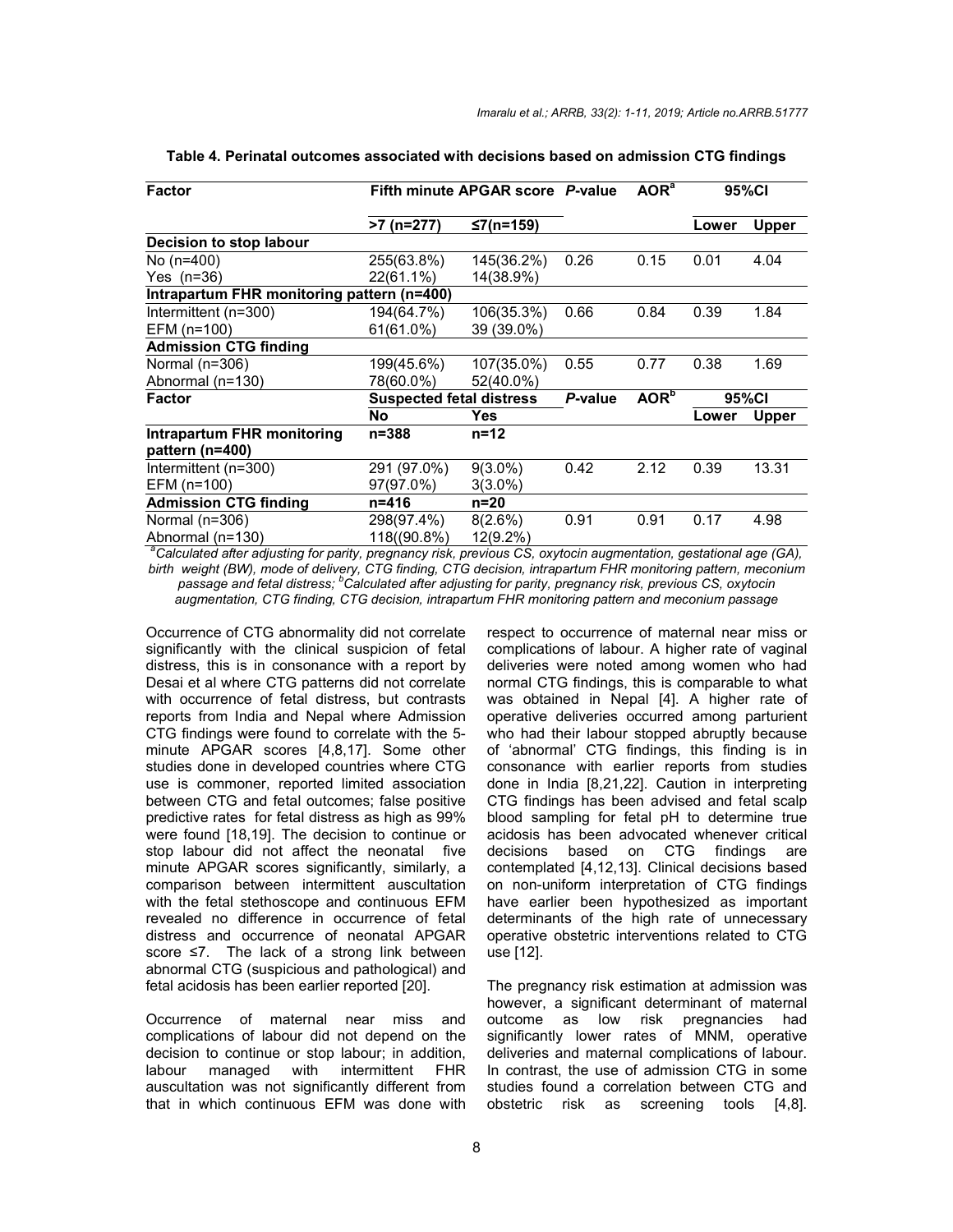| Factor                                                                                                                    | <b>Occurrence of Maternal</b><br><b>Near Miss (MNM)</b> |                        | P-value | AOR <sup>a</sup> |       | 95%CI        |  |  |
|---------------------------------------------------------------------------------------------------------------------------|---------------------------------------------------------|------------------------|---------|------------------|-------|--------------|--|--|
|                                                                                                                           | <b>No</b>                                               | <b>Yes</b>             |         |                  | Lower | <b>Upper</b> |  |  |
| Decision to stop labour                                                                                                   |                                                         |                        |         |                  |       |              |  |  |
| No(n=400)                                                                                                                 | 360(90.0%)                                              | 40(10.0%)              | 0.98    | 0.72             | 0.30  | 1.71         |  |  |
| $Yes(n=36)$                                                                                                               | 31(86.1%)                                               | $5(13.9\%)$            |         |                  |       |              |  |  |
| Intrapartum FHR monitoring pattern (n=400)                                                                                |                                                         |                        |         |                  |       |              |  |  |
| Intermittent (n=300)                                                                                                      | 282(94.0%)                                              | 18(6.0%)               | 0.19    | 0.25             | 0.03  | 1.96         |  |  |
| EFM (n=100)                                                                                                               | 78(78.0%)                                               | 22(22.0%)              |         |                  |       |              |  |  |
| <b>Admission CTG finding</b>                                                                                              |                                                         |                        |         |                  |       |              |  |  |
| Normal (n=306)                                                                                                            | 275(89.9%)                                              | $31(10.1\%)$           | 0.38    | 0.44             | 0.07  | 2.76         |  |  |
| Abnormal (n=130)                                                                                                          | 116(89.2%)                                              | 14(10.8%)              |         |                  |       |              |  |  |
| Pregnancy risk                                                                                                            |                                                         |                        |         |                  |       |              |  |  |
| Low risk (n=354)                                                                                                          | 351(99.2%)                                              | $3(0.8\%)$             | < 0.001 | 0.002            | 0.000 | 0.032        |  |  |
| High risk (n=82)                                                                                                          | 40(48.8%)                                               | 42(51.2%)              |         |                  |       |              |  |  |
| <b>Factor</b>                                                                                                             |                                                         | Occurrence of maternal | P-value | AOR <sup>b</sup> |       | 95%CI        |  |  |
|                                                                                                                           |                                                         | complication of labour |         |                  |       |              |  |  |
|                                                                                                                           |                                                         | (n=400)*               |         |                  |       |              |  |  |
|                                                                                                                           | $No(n=330)$                                             | $Yes(n=70)$            |         |                  | Lower | <b>Upper</b> |  |  |
| Intrapartum FHR monitoring pattern (n=400)                                                                                |                                                         |                        |         |                  |       |              |  |  |
| Intermittent (n=300)                                                                                                      | 256(85.3%)                                              | 44(14.7%)              | 0.34    | 0.66             | 0.28  | 1.56         |  |  |
| EFM (n=100)                                                                                                               | 74(74.0%)                                               | 26(26.0%)              |         |                  |       |              |  |  |
| <b>Admission CTG finding</b>                                                                                              |                                                         |                        |         |                  |       |              |  |  |
| Normal (n=303)                                                                                                            | 250(82.5%)                                              | 53(17.5%)              | 0.38    | 1.47             | 0.62  | 3.49         |  |  |
| Abnormal (n=97)                                                                                                           | 80(82.5%)                                               | 17(17.5%)              |         |                  |       |              |  |  |
| Pregnancy risk                                                                                                            |                                                         |                        |         |                  |       |              |  |  |
| Low risk(n=326)                                                                                                           | 289(88.7%)                                              | 37(11.3%)              | < 0.001 | 0.142            | 0.069 | 0.292        |  |  |
| High risk (n=74)                                                                                                          | 41(54.1%)                                               | 33(44.6%)              |         |                  |       |              |  |  |
| <sup>a</sup> Calculated after adjusting for Age, employment status, residence, educational level, marital status, parity, |                                                         |                        |         |                  |       |              |  |  |

**Table 5. Maternal outcomes associated with decisions based on admission CTG**

previous CS, admission diagnosis, BMI, oxytocin augmentation of labour, CTG diagnosis, CTG decision and<br>intrapartum FHR monitoring pattern; <sup>b</sup>Calculated after adjusting for Age, parity, previous CS, admission *diagnosis, Oxytocin augmentation of labour, CTG diagnosis and intrapartum FHR monitoring pattern*

| Table 6. Comparison of mode of delivery outcomes between pregnancy risk and admission |
|---------------------------------------------------------------------------------------|
| <b>CTG findings and decisions</b>                                                     |

| <b>Factor</b>                                                                                                             | Mode of delivery |                  | P-value | AOR <sup>a</sup> | 95%CI |              |  |
|---------------------------------------------------------------------------------------------------------------------------|------------------|------------------|---------|------------------|-------|--------------|--|
|                                                                                                                           | Non-operative    | <b>Operative</b> |         |                  | Lower | <b>Upper</b> |  |
| Decision to stop labour                                                                                                   |                  |                  |         |                  |       |              |  |
| No $(n=400)$                                                                                                              | 335(83.8%)       | 65(16.2%)        | < 0.001 | 0.202            | 0.153 | 0.265        |  |
| Yes (n=36)                                                                                                                | 7(19.4%)         | 29(80.6%)        |         |                  |       |              |  |
| Intrapartum FHR monitoring pattern (n=400)                                                                                |                  |                  |         |                  |       |              |  |
| Intermittent (n=300)                                                                                                      | 261(87.0%)       | 39(13.0%)        | 0.22    | 1.92             | 0.68  | 5.43         |  |
| EFM (n=100)                                                                                                               | 72(72.0%)        | 28(28.0%)        |         |                  |       |              |  |
| <b>Pregnancy Risk</b>                                                                                                     |                  |                  |         |                  |       |              |  |
| Low risk ( $n=354$ )                                                                                                      | 314(88.7%)       | 40(11.3%)        | < 0.001 | 0.015            | 0.005 | 0.043        |  |
| High risk (n=82)                                                                                                          | 28(34.1%)        | 54(65.9%)        |         |                  |       |              |  |
| <sup>a</sup> Calculated after adjusting for Age, parity, previous CS, admission diagnosis, BMI, oxytocin, augmentation of |                  |                  |         |                  |       |              |  |

*labour, CTG diagnosis, CTG decision and intrapartum FHR monitoring pattern*

The failure of admission CTG or continuous intrapartum CTG to have a significant positive impact on perinatal or maternal outcome has led to calls against its routine use in labour either as

a screening tool or for monitoring, especially when the huge expenses lost to litigation related to labour management were considered [9,10,23].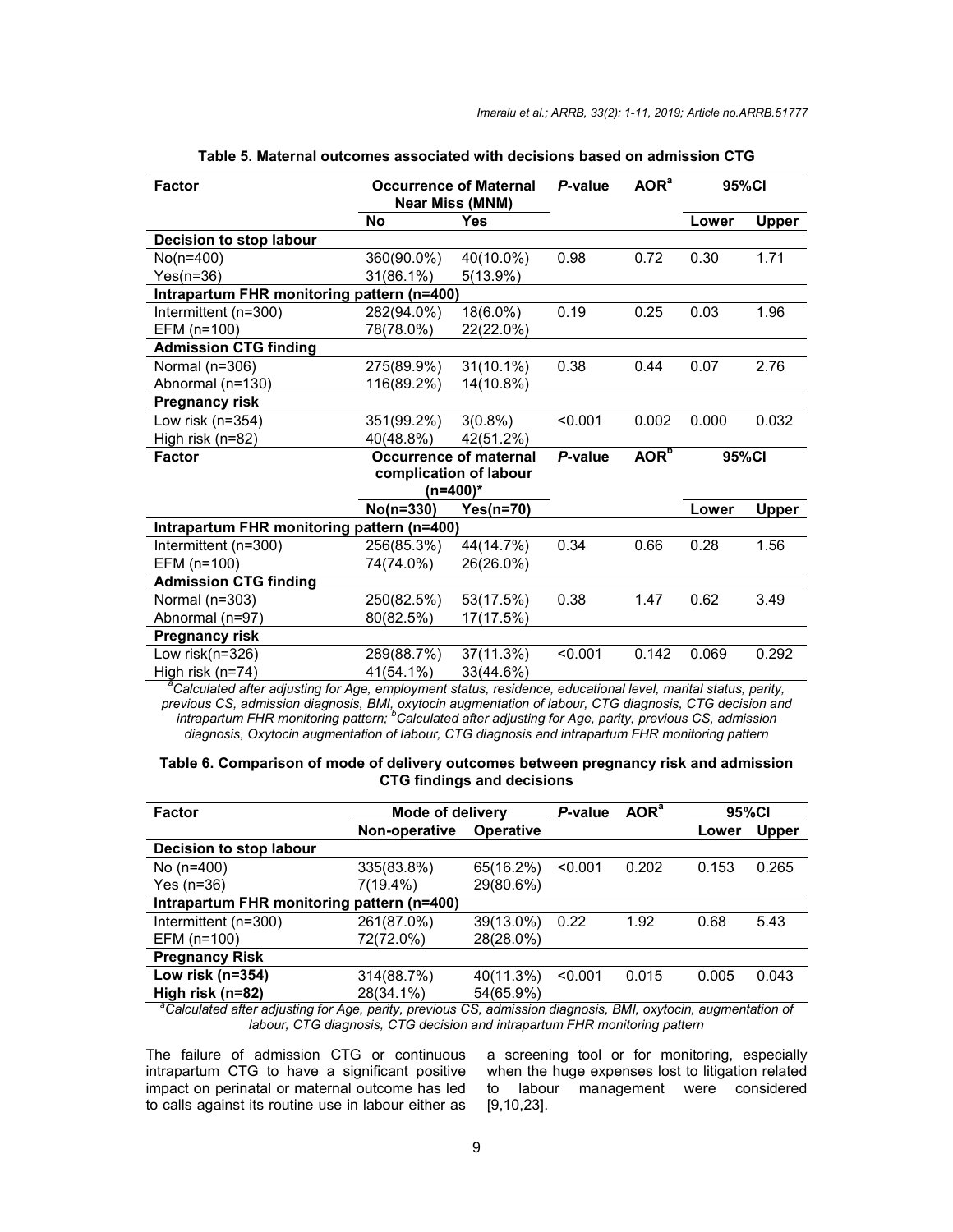Our inability to compare obstetric risk-based triage with admission CTG as predictors of outcome is the main limitation of this study; a prospective randomized control trial may be useful to make this inference. The inability to access the long term impact of the CTG-based decisions on childhood development is also a limitation, a cohort study design may be necessary for this assessment. The major strength of this study is the large number of available CTG print-outs for analysis and the retrospective nature of the design, with reduced potential for bias.

## **5. CONCLUSION**

Decision for immediate delivery based on CTG was associated with a high rate of operative deliveries, without any significant improvement in<br>fetal or maternal outcomes. Intermittent maternal outcomes. auscultation was comparable with EFM with regards to maternal or fetal outcomes. Uniform and user-friendly guidelines should be used for CTG protocol development. Electronic fetal monitoring in labour should be restricted to pregnancies adjudged as high risk based on obstetric factors and CTG should be used as an adjunctive triaging instrument.

#### **ETHICAL APPROVAL**

Ethical clearance was obtained for this study from the Babcock University Health and Research Ethics Committee (BUHREC), protocol<br>number. BUHREC 169/19. before number, BUHREC 169/19, before commencement of data extraction.

## **ACKNOWLEDGEMENTS**

The authors express sincere gratitude to the nursing staff and the staff of the medical records department for their support and cooperation towards retrieval of patient files, delivery register and other relevant hospital records, that contributed to the success of this audit.

#### **COMPETING INTERESTS**

Authors have declared that no competing interests exist.

#### **REFERENCES**

- 1. Van HP. Developments in CTG analysis. Bailleres Clin Obstet Gynaecol. 1996;10: 185-207.
- 2. Devane D, Lalor JG, Daly S, McGuire W, Cuthbert A, Smith V. Cardiotocography

versus intermittent auscultation of fetal heart on admission to labour ward for assessment of fetal well-being. Cochrane database of Systematic Reviews. (1). Art: CD 005122. Pub.5. John Wiley and Sons. Ltd; 2017.

DOI: 10.1002/14651858. CD005122

- 3. Das V, Katiyar N, Malik GK. Role of admission test. J Obstet Gynecol India. 2001;51(1):48-50.
- 4. Thapa J, Sah R. Admission cardiotocography in high risk pregnancies. NJOG. 2017;23(1):50-54.
- 5. National institute for health and care excellence. Intrapartum Care: NICE Guideline CG190; 2017. Available:https://www.nice.org.uk/guidance /cg190 [Accessed on 23/04/2018]
- 6. Shriver EK. What is a high-risk pregnancy? Healthy pregnancies, healthy children and optimal lives. National Institute of Child Health and Human Development. Available:https://www.nichd.nih.gov/health/ topics/pregnancy/conditionsinfo/high-risk [Accessed on 26/09/2019]
- 7. Say L, Souza JP, Pattinson RC. WHO working group on maternal mortality and morbidity classification. Maternal near miss-towards a standard tool for monitoring quality of maternal health care. Best Pract Res Clin Obstet Gynaecol. 2009;23:287-296.
- 8. Dwarakanath L, Lakshmikantha G, Chaitra SK. Efficacy of admission cardiotocography (admission test) to predict obstetric outcome. J. Evol Med Dental Sci. 2013;2(5):418-423.
- 9. Sartwelle TP. Electronic fetal monitoring: A defense lawyer's view. Rev Obstet Gynecol. 2012;5(3/4):e121-e125.
- 10. Alfirevic Z, Devane D, Gyte GM. Continuous Cardiotocography (CTG) as a form of Electronic Fetal Monitoring (EFM) for fetal assessment during labour. Cochrane Database of Systematic Reviews. 2013;31(5):CD006066.
- 11. Vintzileos AM, Nochimson DJ, Guzman ER, Knuppel RA, Lake M, Schifrin BS. Intermittent electronic fetal heart rate monitoring versus intermittent auscultation: A meta-analysis. Obstet Gynecol. 1995;85: 149-55.
- 12. O'Mahony F, Hofmeyr GJ, Menon V. Choice of instruments for assisted vaginal